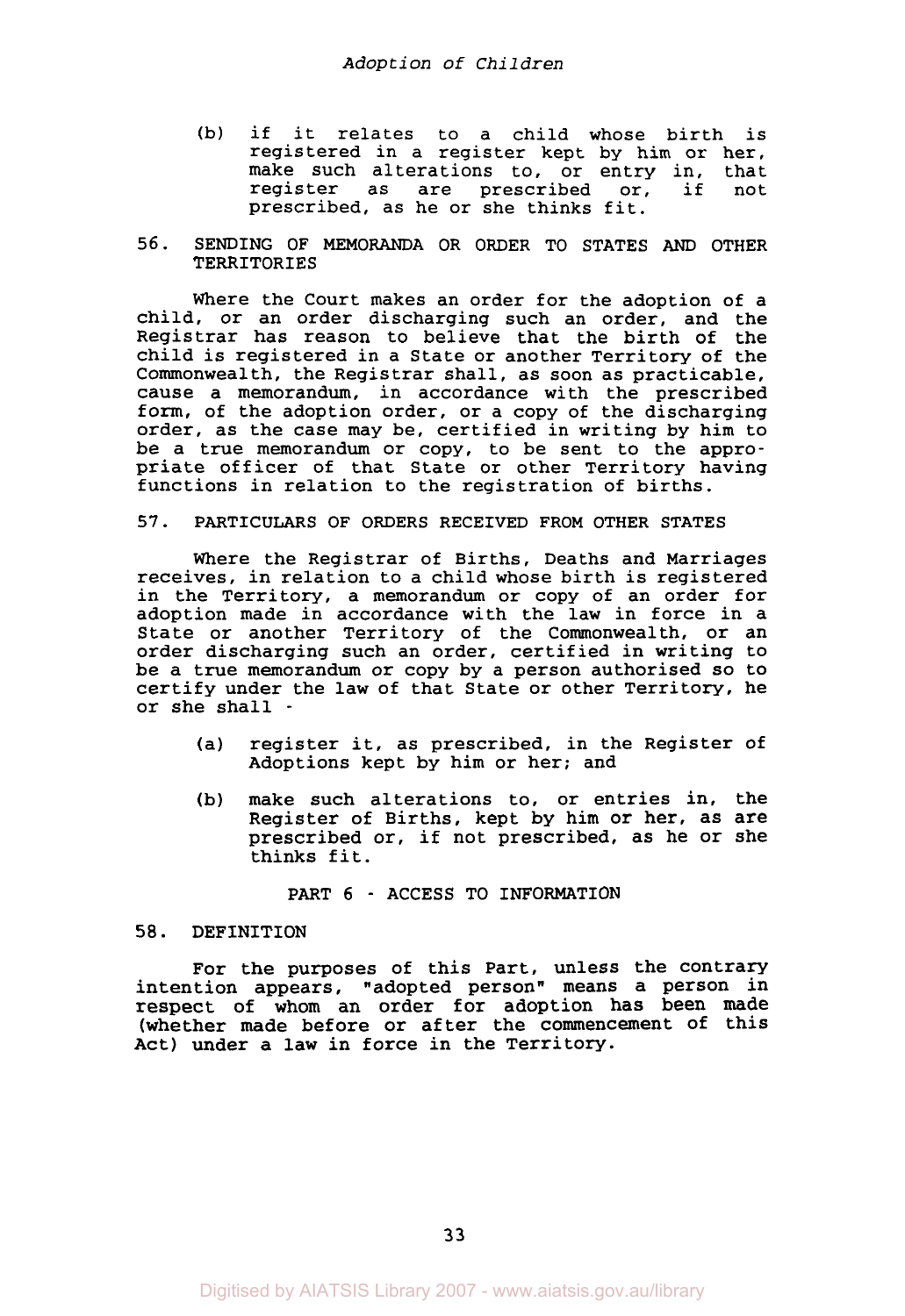## 59. RECORDS OF ADOPTION

The Minister shall, in such form (including an electronic form) or combination of forms as he or she thinks fit, keep and maintain or cause to be kept and maintained, a record of all information acquired under this Act for and in relation to the adoption of a child under this Act.

60. RESTRICTION ON ACCESS TO RECORDS, &c.

(1) Except as provided by this Act or the Regulations, records or copies of records kept and maintained in accordance with section 59, and all records or copies of records of proceedings of the Court under this Act, shall not be open to inspection by, or otherwise available<br>to, any person whomsoever (including a party to any person whomsoever (including a party to proceedings under the Act) .

**(2)** The Minister may cause a copy of a report made under this Act to be given to the person the subject of the report.

# 61. PERSON MAY APPLY FOR INFORMATION

- (1) Subject to and in accordance with this Part -
- (a) an adopted person;
- (b) a relinquishing parent; or
- (c) an adoptive parent,

may apply to the Minister requesting information relating to the adoption of the adopted person.

*(2)* Where a person referred to in subsection **(1)** (a), (b), or (c) has died, a relative, being a mother, father, brother, sister or a child of the person, may apply under subsection **(1)** in the place of that person.

#### *62.* MINISTER TO PROVIDE INFORMATION

(1) Where a person makes an application under section 61, the Minister shall, subject to and in accordance with this Part, provide the person with the following information relating to the adoption:

- (a) the names (including a name given at birth) and last known address of a person he or she specifies in the application;
- (b) where the last known address is not known or is incorrect, any information that may assist in ascertaining the whereabouts of a person he or she specifies in the application; or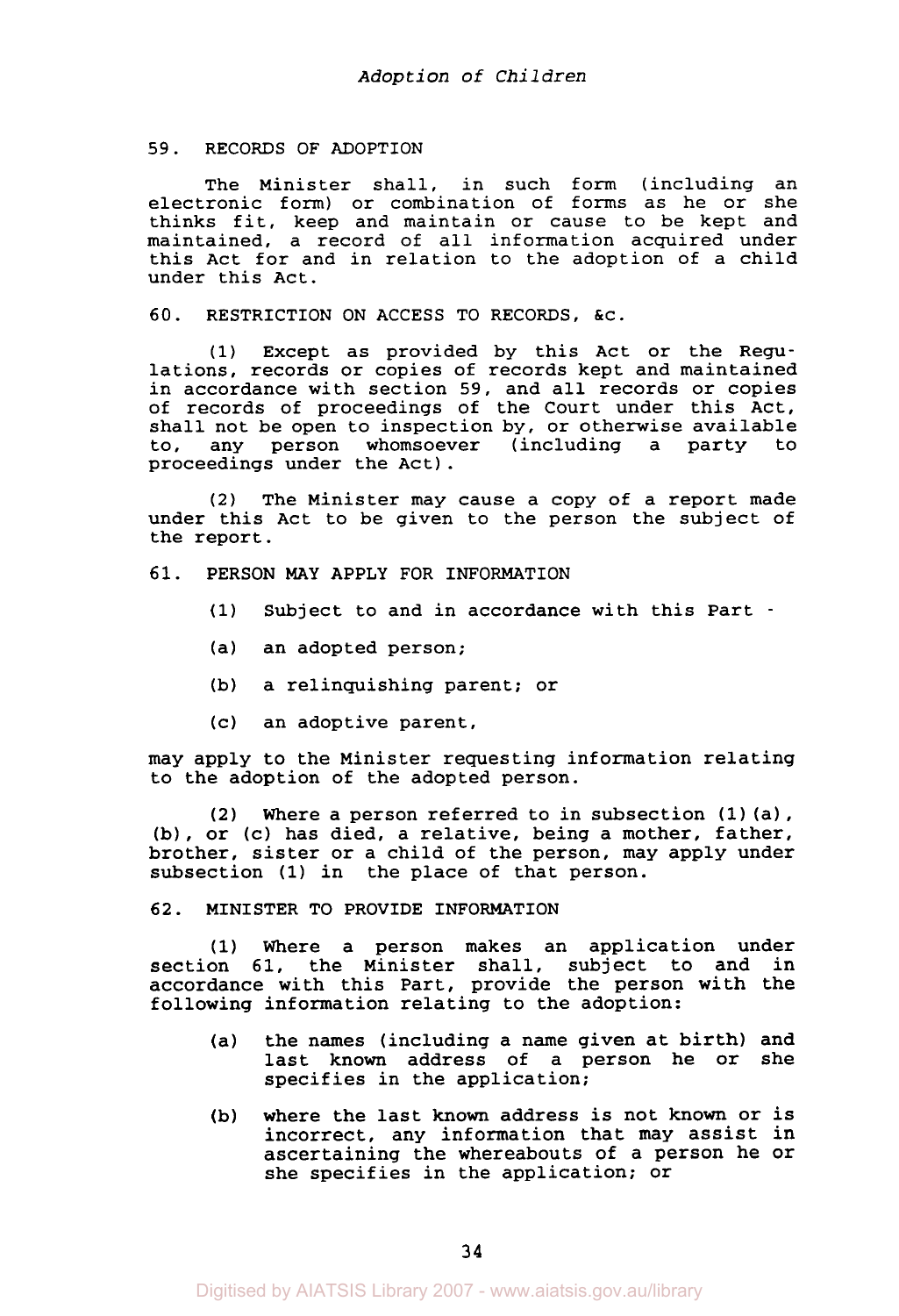(c) details of a notice of prohibition against the provision of information (if any) that has been lodged with the Minister pursuant to section 65.

**(2)** The information that the Minister provides to a person under this Part shall -

- (a) be information contained in the records kept and maintained in pursuance of section 59 or the records of proceedings of the Court which resulted in an order for the adoption of a child being made; and
- (b) not be information that relates to the personal affairs of a person other than the applicant.

**(3)** The Minister shall not provide information to **a**  person under this Part where he or she is satisfied that there are reasonable grounds for believing that the personal safety of another person may be endangered as a result of the provision of the information.

**(4)** The Minister may, for the purpose of the provision of information under this Part, where he or she thinks fit -

- (a) make such inquiries and give such assistance as<br>may reasonably be made or given in the may reasonably be made or given in circumstances of the case for the purpose of facilitating the provision of the information; or
- **(b)** apply to the Court to have access to the records of proceedings of the Court (which resulted in the making of an order for the adoption of a child) for the purpose of obtaining information the Minister reasonably believes to be contained in the records.

# 63. COUNSELLING

**(1)** A person who applies for information under this Part shall not be supplied with that information until he or she has received counselling from an approved person.

**(2)** Any other person affected by this Part may seek to receive counselling from an approved person.

**64.** RELEASE OF INFORMATION IN RELATION TO ADOPTION UNDER **THIS ACT** 

(1) Subject to subsection **(21,** where an order for adoption was made after the commencement of this Act, **a**  Person referred to in section 61 may apply to the Minister for the information specified in section **62(1)** in respect of an adopted person, a relinquishing parent or the adoptive parent and the Minister shall provide the information as requested.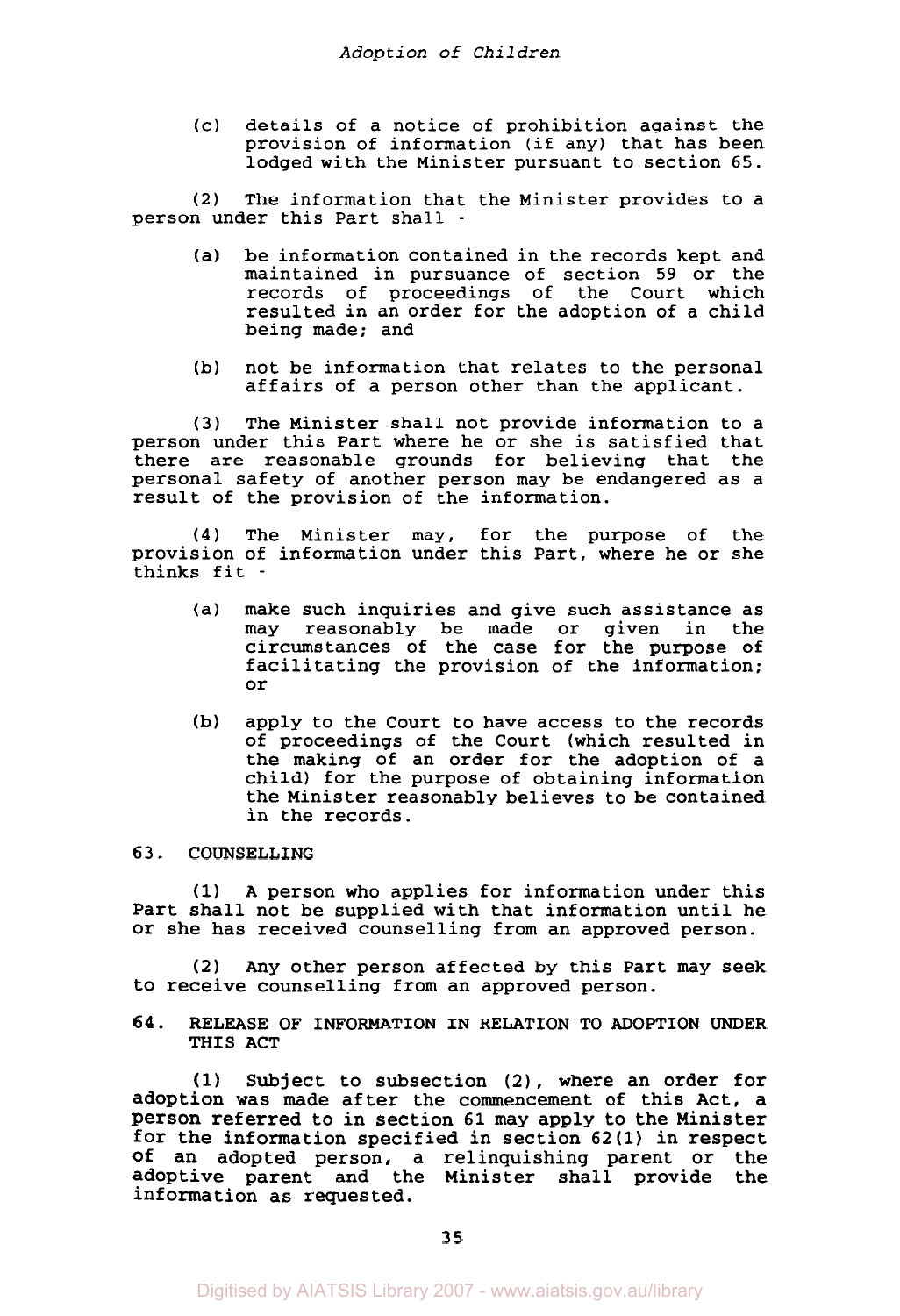(2) *An* adopted person who is the subject of an order for adoption made after the commencement of this Act and who has not attained the age of 16 years, shall not apply under subsection **(1)** for information concerning one or both of his or her relinquishing parents except where his or her adoptive parent or (if more than one) adoptive parents consents or consent in writing to the making of the application.

65. RELEASE OF INFORMATION IN RELATION TO ADOPTIONS UNDER REPEALED LEGISLATION

**(1)** Where an order for adoption was made before the commencement of this Act -

- (a) the adopted person may only apply to the Minister under section 61 for the information specified in section 62(1) in respect of one or both of his or her relinquishing parents, except that, where the adopted person has not attained the age of 16 years, he or she may only apply for the information if his or her adoptive parent or (if more than one) adoptive parents has or have consented in writing to the making of his or her application for information;
- (b) an adoptive parent may only apply to the Minister under section 61 for the information specified in section **62(1)** in respect of one or both of the relinquishing parents, except that the information provided to the adoptive parent shall not be of such a nature that it identifies the relinquishing parent or the relinquishing parents or his, her or their whereabouts; and
- (c) a relinquishing parent may only apply to the Minister under section 61 for the information specified in section **62(1)** in respect of the person who he or she relinquished for adoption and one or both of the adoptive parents, except that, where the adopted person has not yet attained the age of 18 years, that information shall not be of such a nature that it identifies the adopted person or one or both of the<br>adoptive parents or his, her or their parents or his, whereabouts,

and the Minister shall, subject to subsection **(3)** , provide the information requested in the application.

**(2) A** relinquishing parent or an adopted person referred to in subsection (1) **may** lodge with the Minister a notice of prohibition in the prescribed form that will disallow the provision of information that would identify him or her.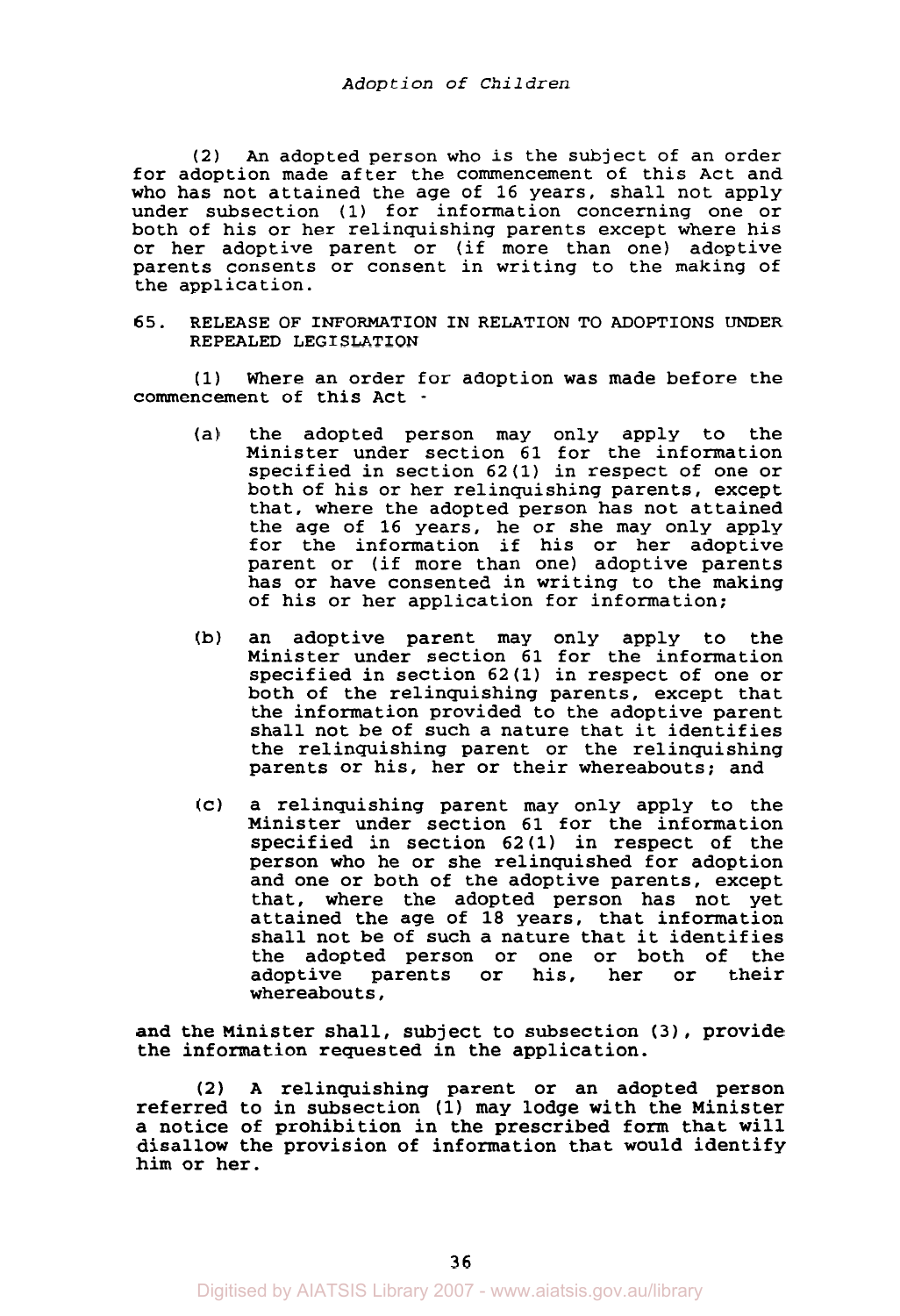(3) Where a person has lodged a notice of prohibition with the Minister under subsection **(2),** the Minister shall not provide information as specified in the notice of prohibition.

**(4)** A notice of prohibition under subsection **(2)**  shall remain in force for the period, not exceeding 3 years, specified in the prohibition, but may, on specified in the prohibition, but may, on application in writing, be reinstated for further periods each of which shall not exceed 3 years.

**66.** ADVICE **OF** DEATH OF CHILD

**(1)** Where an adopted person who was adopted after the commencement of this Act dies before attaining the age of **18** years, the adoptive parent or parents of the person shall advise the Minister in writing of the death of the person.

**(2)** On receipt of advice of the death of an adopted person, the Minister shall advise each relinquishing parent whose last-known address he or she has or may reasonably ascertain of that person's death.

# PART 7 - OFFENCES

# **67.** APPLICATION **OF** PART

This Part does not apply in respect of acts or omissions occurring outside the Territory but, except to the extent to which the contrary intention appears, does apply in respect of acts done in the Territory in relation to the adoption of children in, or to children adopted in, a State or another Territory of the Commonwealth, or an overseas country.

**68.** TAKING AWAY, &C., OF ADOPTED CHILD BY **PARENT** OR GUARDIAN

**(1)** A person who was a parent, or a guardian, of a child but who has, by reason of an adoption of the child, ceased to be the parent or guardian of the child shall not take, lead, entice or decoy the child away, or detain the child, with the intent to deprive the adoptive parent or adoptive parents of the child or of care and custody of the child.

**(2) A** person shall not receive or harbour a child on behalf of another person where he or she knows, or could with reasonable diligence ascertain, that the other person has taken, led, enticed or decoyed the child away, or is detaining the child, in contravention of subsection **(1).** 

Penalty: \$5,000.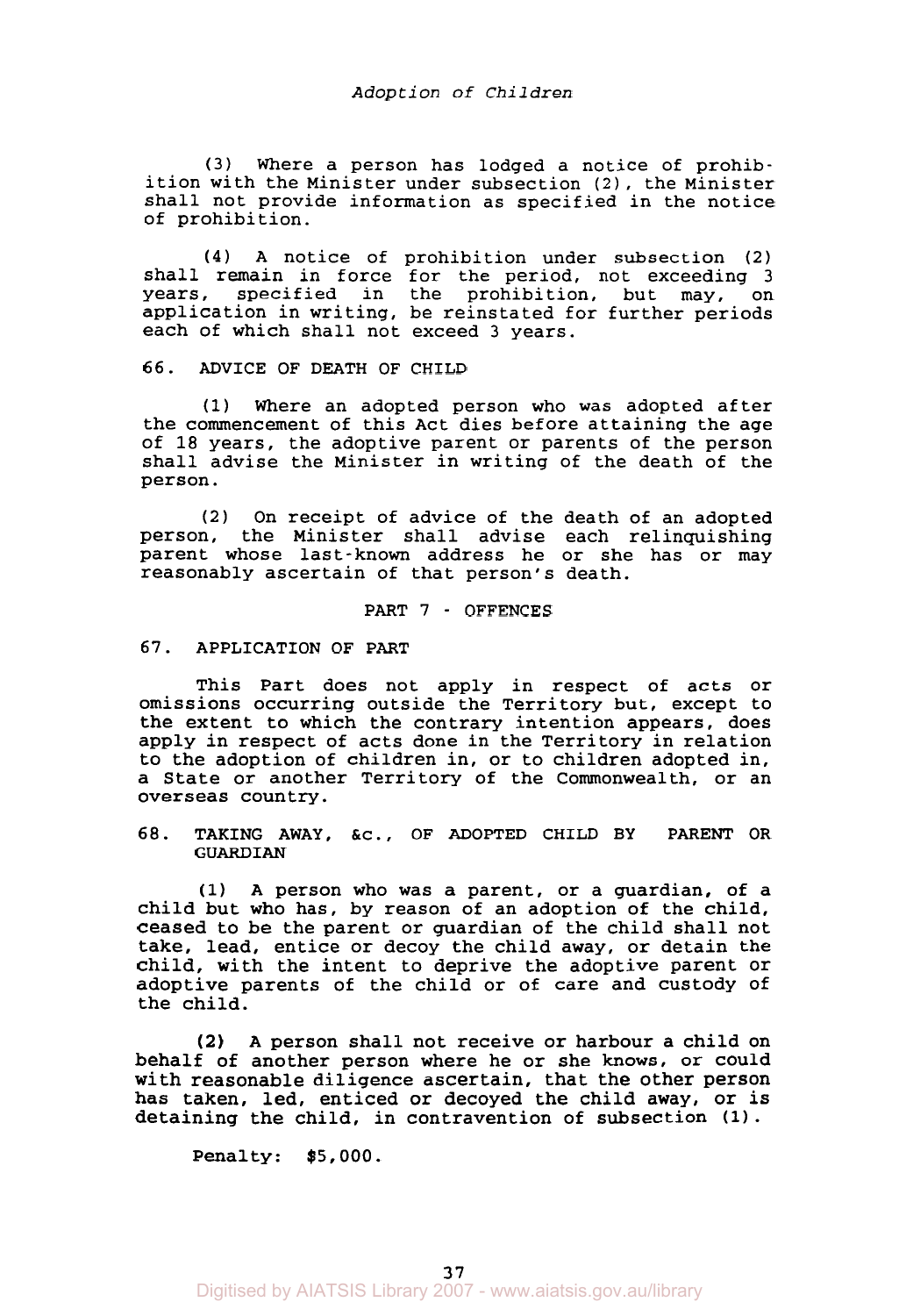#### 69. PAYMENTS IN CONSIDERATION OF ADOPTIONS, &C.

(1) Subject to this section, a person shall not, whether before or after the birth of a child, make, give or receive, or agree to make, give or receive, a payment or reward for or in consideration of -

- (a) the adoption or proposed adoption of the child;
- (b) the giving of consent, or the signing of an instrument of consent, to the adoption of a child;
- (c) the transfer of the control or custody of a child with a view to the adoption of the child; or
- (d) the making of arrangements with a view to the adoption of a child.

Penalty: \$5,000.

**(2)** Subsection **(1)** does not apply to or in relation to any of the following payments or rewards in connection with an adoption or proposed adoption under this Act:

- (a) a payment of legal expenses;
- (b) a payment made by the adoptive parent or adoptive parents, with the approval in writing of the Minister or of the Court, in respect of the hospital and medical expenses reasonably incurred in connection with the birth of the child or the ante-natal or post-natal care and treatment of the mother of the child or of the child; and
- (c) any other payment or reward authorised by the Minister or by the Court.

**(3)** Subsection **(1)** does not apply to or in relation to a payment or reward in connection with an adoption or proposed adoption under the law of a State or another Territory of the Commonwealth or in an overseas country, if the making of the payment or the giving of the reward, or the agreeing to make the payment or give the reward, would have been lawful if it had taken place in that State or other Territory or overseas country.

70. RESTRICTION ON ADVERTISING, &c.

**(1) A** person shall not (whether or not in relation to a particular child, born or unborn) publish, or cause to be published, in a newspaper or periodical, or by any other means whatsoever including broadcasting, television or public exhibition, an advertisement, news item or other matter indicating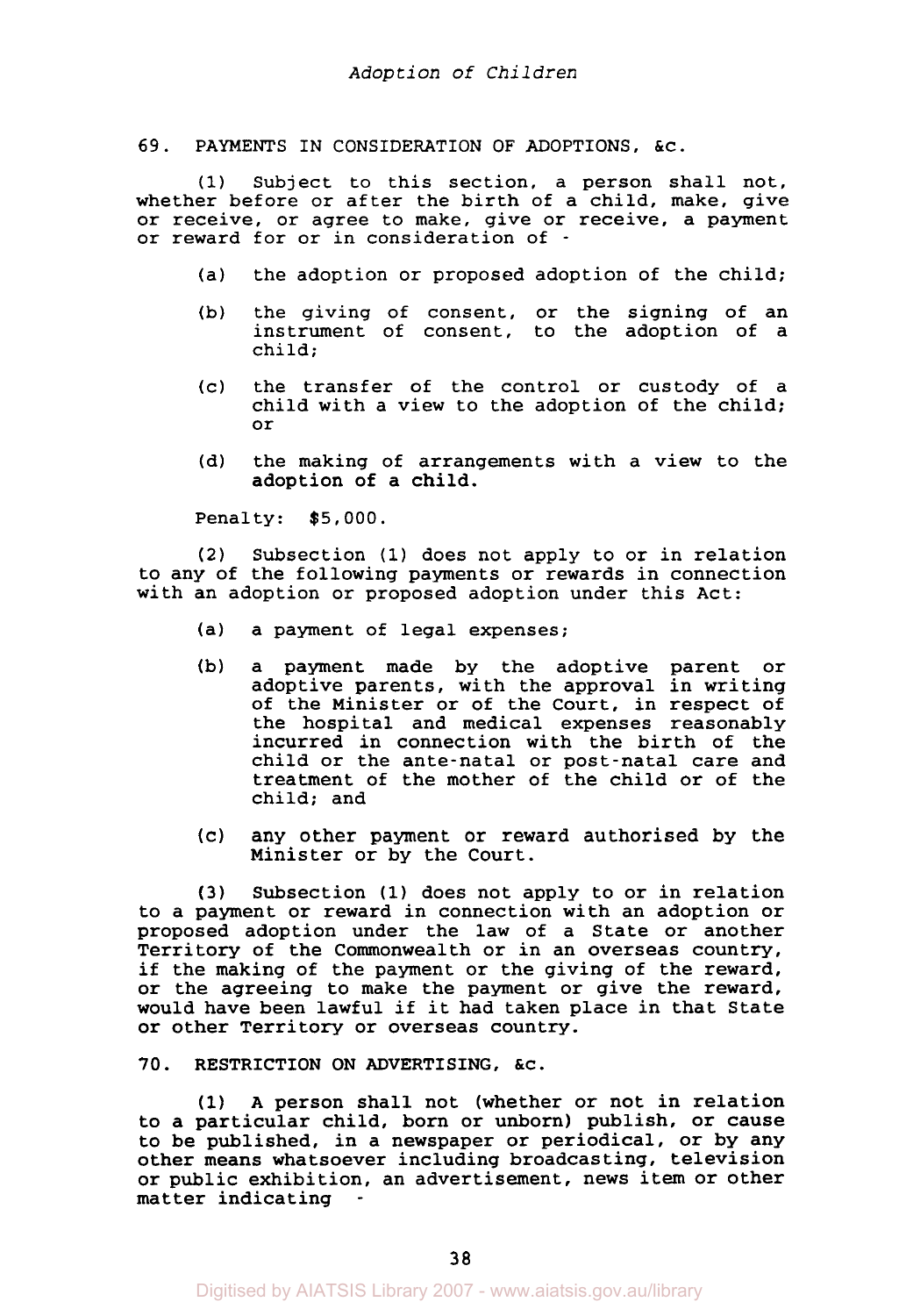- (a) a parent or guardian of a child wishes to have the child adopted;
- (b) a person wishes to adopt a child; or
- (c) a person is willing to make arrangements with a view to the adoption of a child.

Penalty: \$5,000.

**(2)** Subsection **(1)** does not apply in relation to an advertisement or other matter that has been approved by the Minister .

71. RESTRICTION ON PUBLICATION OF IDENTITY OF PARTIES

**(1)** A person shall not, in relation to the adoption of a child, publish or distribute, or cause to be published or distributed, by any means whatsoever, the name, address or other matter reasonably likely to enable the identification of a person who intends to adopt a child, a child who is available for adoption or the parent or guardian of such a child.

Penalty: \$5,000.

**(2)** This section does not apply where the Minister or the Court has approved the publication or distribution of information in relation to the adoption of a child.

#### *72.* SECRECY TO BE OBSERVED

**(1)** Subject to this Act, a person shall not, directly or indirectly, except in the performance of his or her duties, or in the exercise of his or her powers or the performance of his or her functions, under this Act (while he or she is holding or after he or she has ceased to hold the relevant office or designation), make a record of, or disclose or communicate to any person, information in respect of the affairs or identity of another person (whether living or dead), acquired by him or her in the performance of his or her duties or in the exercise of his or her powers or the performance of his or her functions under this Act.

Penalty: \$5,000.

- **(2)** This section does not apply where a person -
- (a) is required to produce a document that has come into his or her possession or under his or her control in a court;
- **(b)** is required to disclose or communicate a matter or thing that has come to his or her notice or is within his or her knowledge to a court;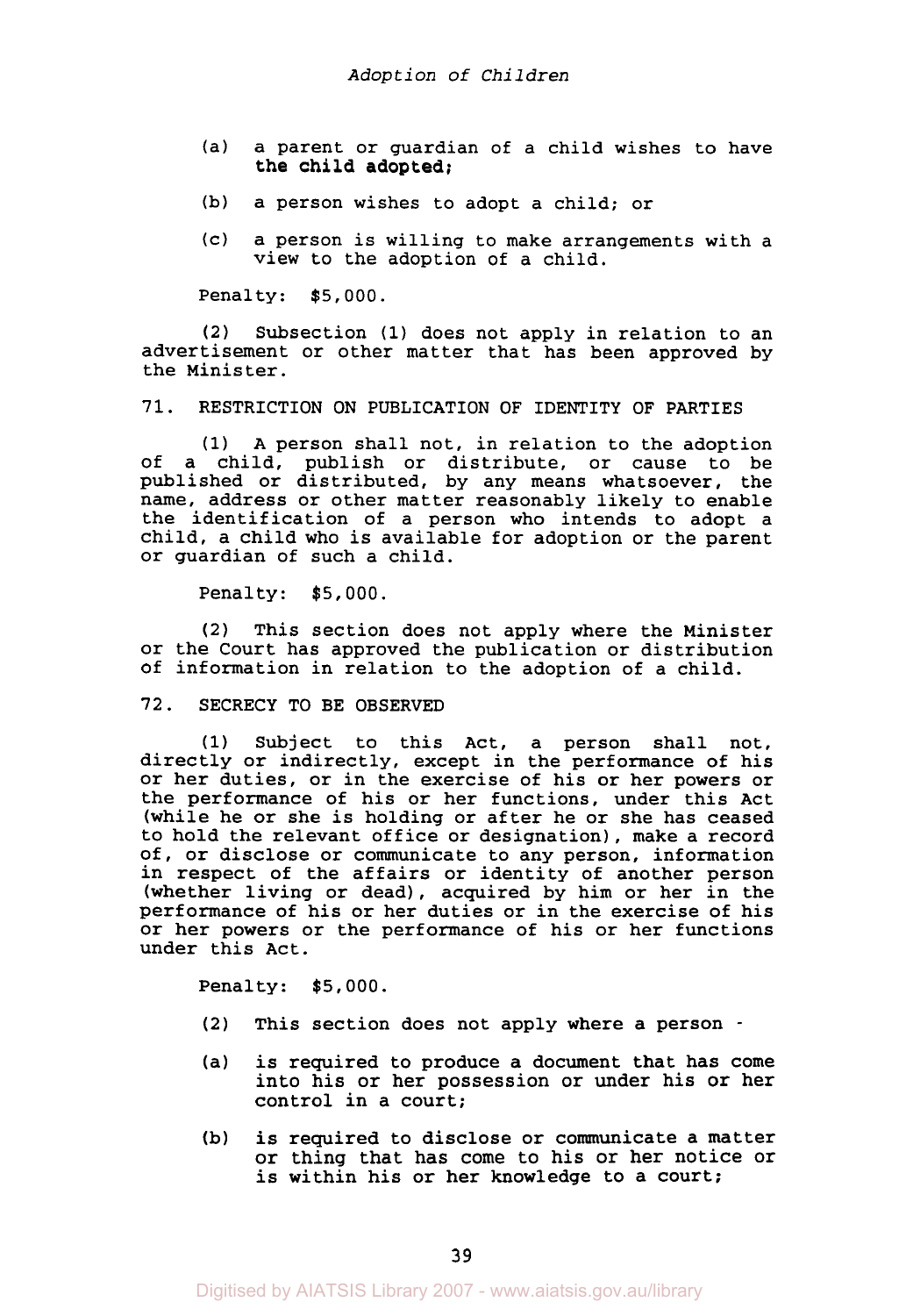- (c) discloses information or records to a person to whom the information or records relate or to a person who, in the opinion of the Minister, is expressly or impliedly authorised to obtain such information or records by the person to whom the information relates; or
- $(d)$ discloses information or records in connection with the administration of this Act or for such purposes or to such persons as the Minister directs.

## **73.** DESTRUCTION, &c., OF RECORDS

**(1)** A person shall not, except in the performance of his or her duties, or in the exercise of his or her powers or the performance of his or her functions, under this Act, conceal, destroy or remove a document that has come into his or her possession or under his or her control in the performance of his or her duties or in the exercise of his or her powers or the performance of his or her functions under this Act.

Penalty: \$5,000.

**(2)** This section does not apply where the Minister approves in writing the destruction of a document.

- **74.** PENALTY FOR MAKING UNAUTHORISED ARRANGEMENTS
	- **(1) A** person, other than the Minister, who -
	- (a) arranges or causes to be arranged the transfer of the care and custody of a child to another person or persons with a view to the adoption of the child by that person or those persons; or
	- (b) except where arranged by the Minister, has the care and custody of a child with a view to adopting the child,

is guilty of an offence.

Penalty: \$5,000.

**(2)** This section does not apply to any arrangements made by or on behalf of a parent, guardian or relative of a child for the adoption of the child by -

- (a) the spouse of a parent of the child;
- **(b)** a relative of the child;
- (c) the spouse of a relative of the child; or
- (d) a relative of the child and his or her spouse jointly .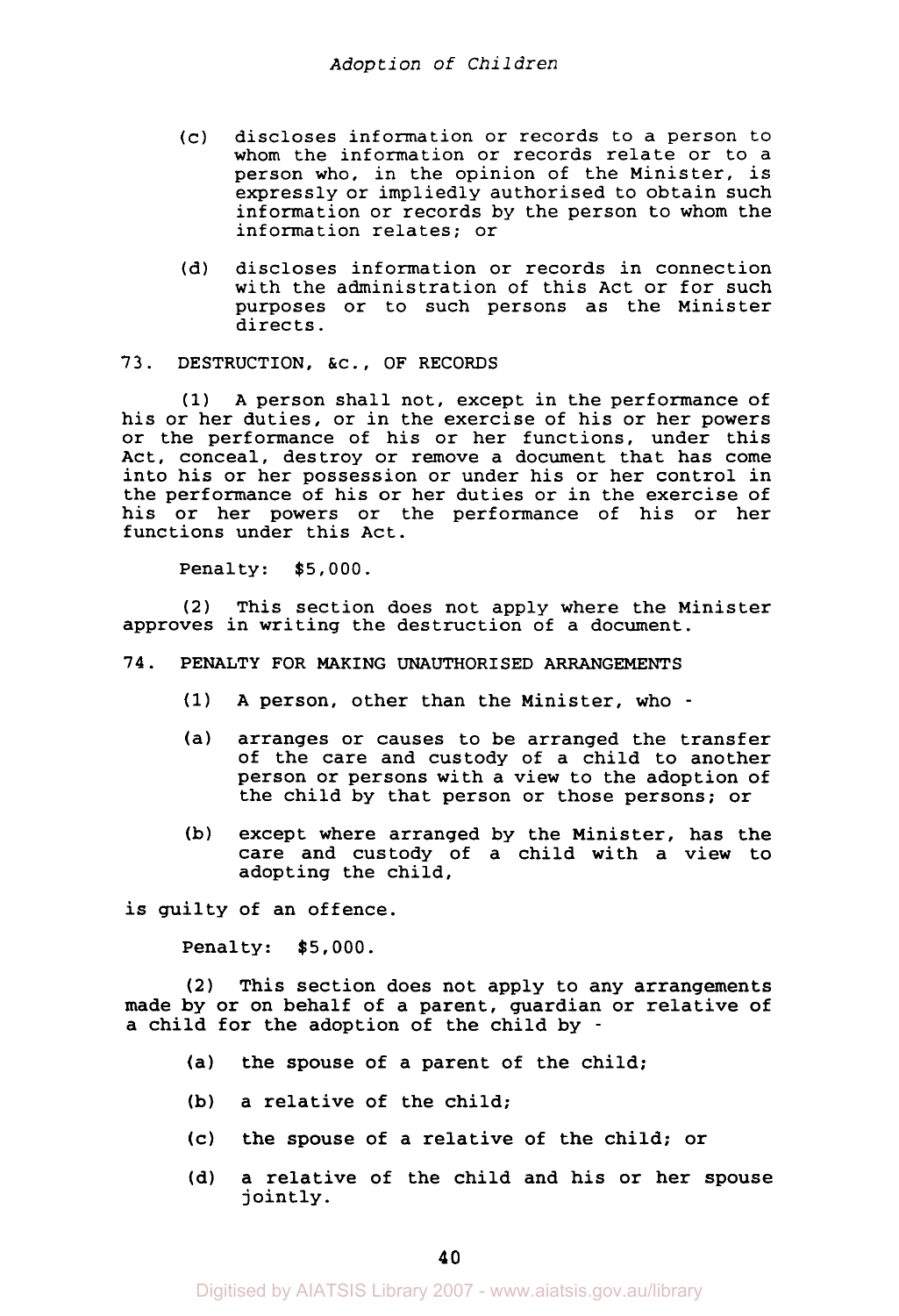75. FALSE STATEMENT IN APPLICATION, &C.

A person shall not, whether orally or in writing, wilfully make a false statement in connection with a proposed adoption or any other matter under this Act.

Penalty: \$5,000.

76. PERSONATION OF PERSON WHO MUST CONSENT TO ADOPTION

A person shall not personate or falsely represent himself or herself to be a person whose consent to the adoption of a child is required by this Act or by the law of a State or other Territory of the Commonwealth.

Penalty: \$5,000.

77. WITNESSING OF CONSENT

A person shall not subscribe his or her name as a witness to the signature of a person to an instrument of consent to the adoption of a child unless -

- (a) he or she is satisfied as to the identity of the person signing the consent;
- (b) he or she takes such steps as are prescribed to satisfy himself that the person signing the instrument understands the effect of the consent; and
- (c) the instrument bears the date on which he or she subscribed his or her name as a witness.

Penalty: \$5,000.

#### 78. AUTHORITY TO PROSECUTE

Proceedings for an offence against this Act or against the Regulations shall not be commenced except by the Director of Public Prosecutions or with the written consent of the Solicitor for the Northern Territory.

## PART *8* - MISCELLANEOUS

#### 79. HEARINGS TO BE IN *CAMERA*

*An* application to the Court under this Act shall not be heard in open court and persons who are not the parties to the proceedings or their counsel, solicitors or representatives shall, except as otherwise permitted by the Court, be excluded during the hearing of such an application.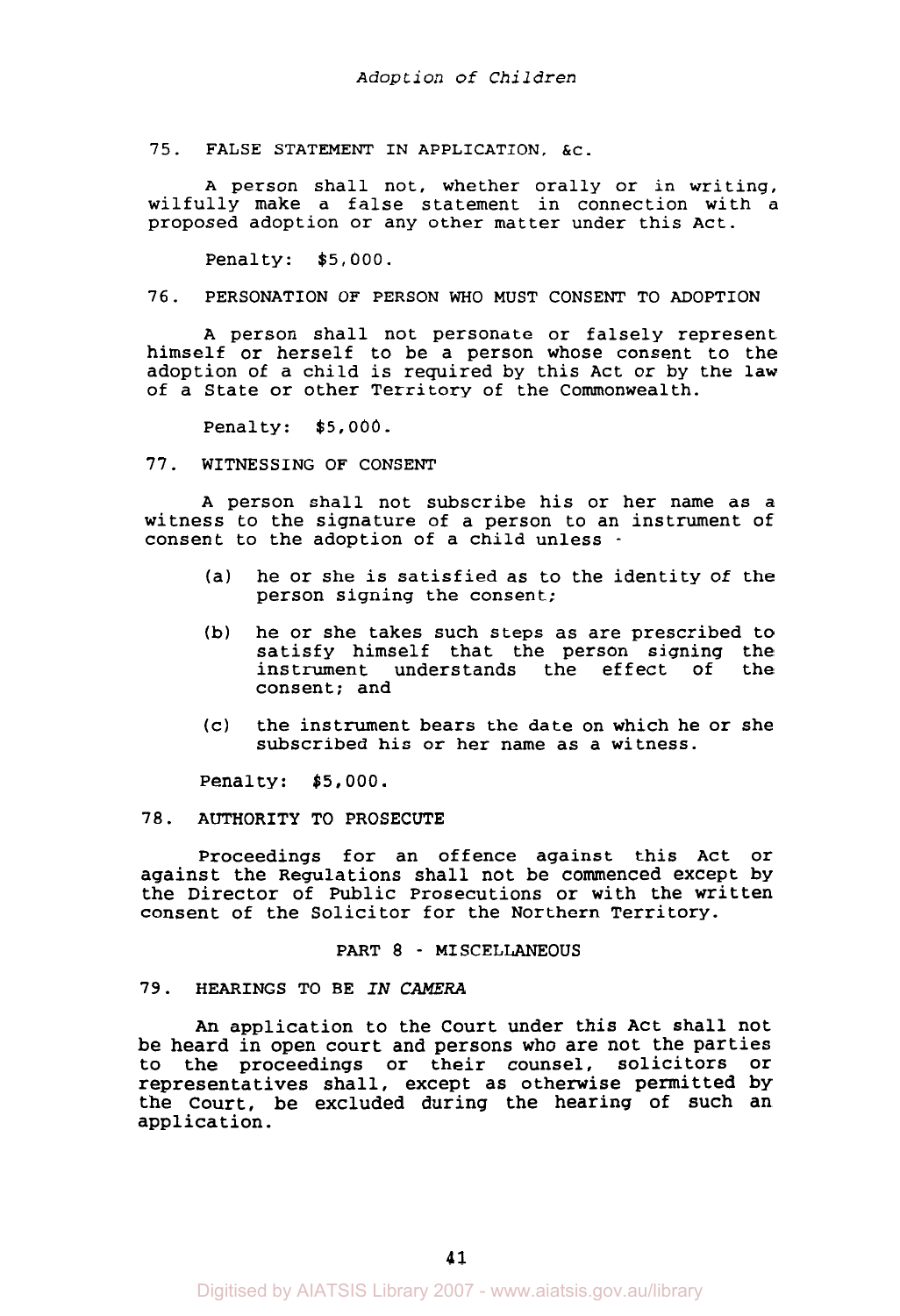#### *80.* SEPARATE REPRESENTATION OF CHILD

Where, in proceedings under this Act, it appears to the Court that a child ought to be separately represented, the Court may of its **own** motion or on the application of the child, the Minister, an organisation concerned with the welfare of children or any other person, order that the child be separately represented, and the Court may make such other orders as it thinks necessary for the purpose of securing that separate representation.

## 81. ORDERS AS TO COSTS

In proceedings under this Act, the Court shall not make orders as to costs or security for costs unless it is satisfied that special circumstances exist which make it desirable to do so.

## 82. PROOF OF ADOPTION

In any proceedings in a court of the Territory, a document purporting to be -

- (a) the original or a certified copy or certified extract of an order effecting an adoption (wherever effected); or
- (b) a certified copy of an entry in a public official record of the adoption of a child<br>(wherever kept), or an extract giving extract particulars of the entry, signed by the person having custody of the record,

is prima facie evidence of the adoption and of the facts stated therein.

# **83.** JUDICIAL NOTICE OF SIGNATURES

In proceedings under this Act, judicial notice shall be taken of the signature of a person who holds or has held, or is acting or has acted in, the office of Minister, or the corresponding office in a State or another Territory of the Commonwealth or of a delegate of such a person, appearing on a document and of the fact that, at the time the document was signed by him or her, he or she held, or was acting in, that office.

# **84.** FEES FOR SERVICES

**(1)** The Minister may, by notice in the Gazette, determine fees to be paid for a service provided to a person for the purposes of this Act.

**(2) A** fee payable under this section is a debt due to the Territory.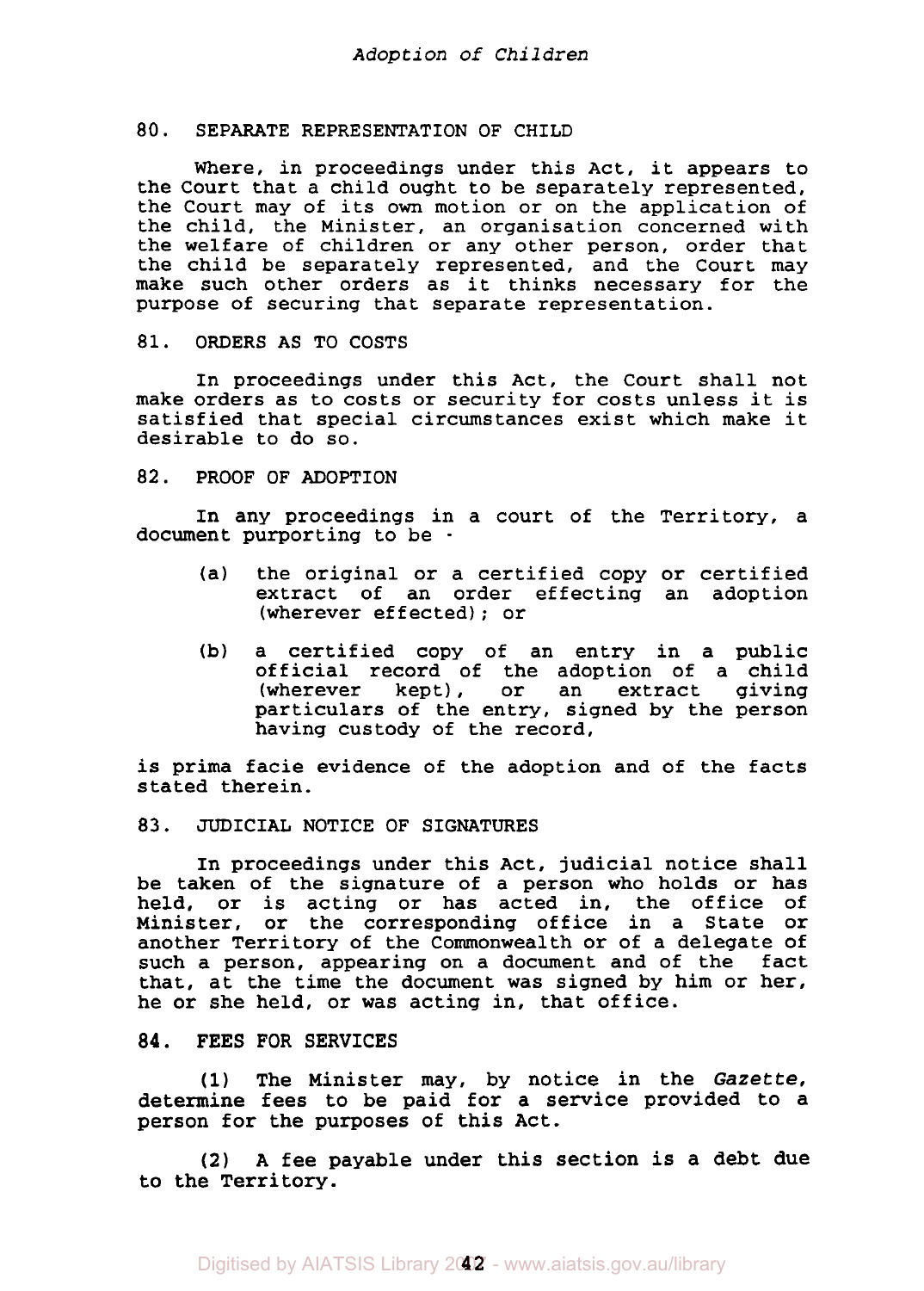**(3)** The Minister may waive the payment of a fee under this section by a person or class of persons.

## 85. FINANCIAL, &c., ASSISTANCE

The Minister may, in his or her discretion, provide financial assistance, or another form of assistance, on such terms and conditions as the Minister determines by instrument in writing, to a person or persons for the purposes of the adoption of a child, including a person or persons with whom a child awaiting adoption has been placed, an adoptive parent or adoptive parents or a child (who has been or is likely to be adopted and who has special care requirements on account of an intellectual or physical disability or illness).

#### 86. MEDIATION

**(1)** Where an order for the adoption of a child has been made and there is an arrangement in place in respect of access to the child by, or the giving and receiving of information about the child to, the relinquishing parent or parents and a dispute arises between the relinquishing parent or parents and the adoptive parent or parents concerning the access to the child or the giving and receiving of information, one or more of those parents may request the Minister to provide counselling or mediation for the purposes of resolving the dispute.

**(2)** On receipt of a request under subsection **(11,**  the Minister shall take steps to comply with the request.

# 87. REGULATIONS

**(1)** The Administrator may make regulations, not inconsistent with this Act, prescribing matters -

- (a) required or permitted by this Act to be prescribed; or
- (b) necessary or convenient to be prescribed for carrying out or giving effect to this Act,

but Regulations shall not be made in respect of a matter in respect of which the Court may make Rules.

**(2)** Without limiting the generality of subsection **(11,** the Regulations may provide for and in relation to -

- (a) the Forms to be used for the purposes of this Act;
- (b) the manner and form of the witnessing of a consent to an adoption;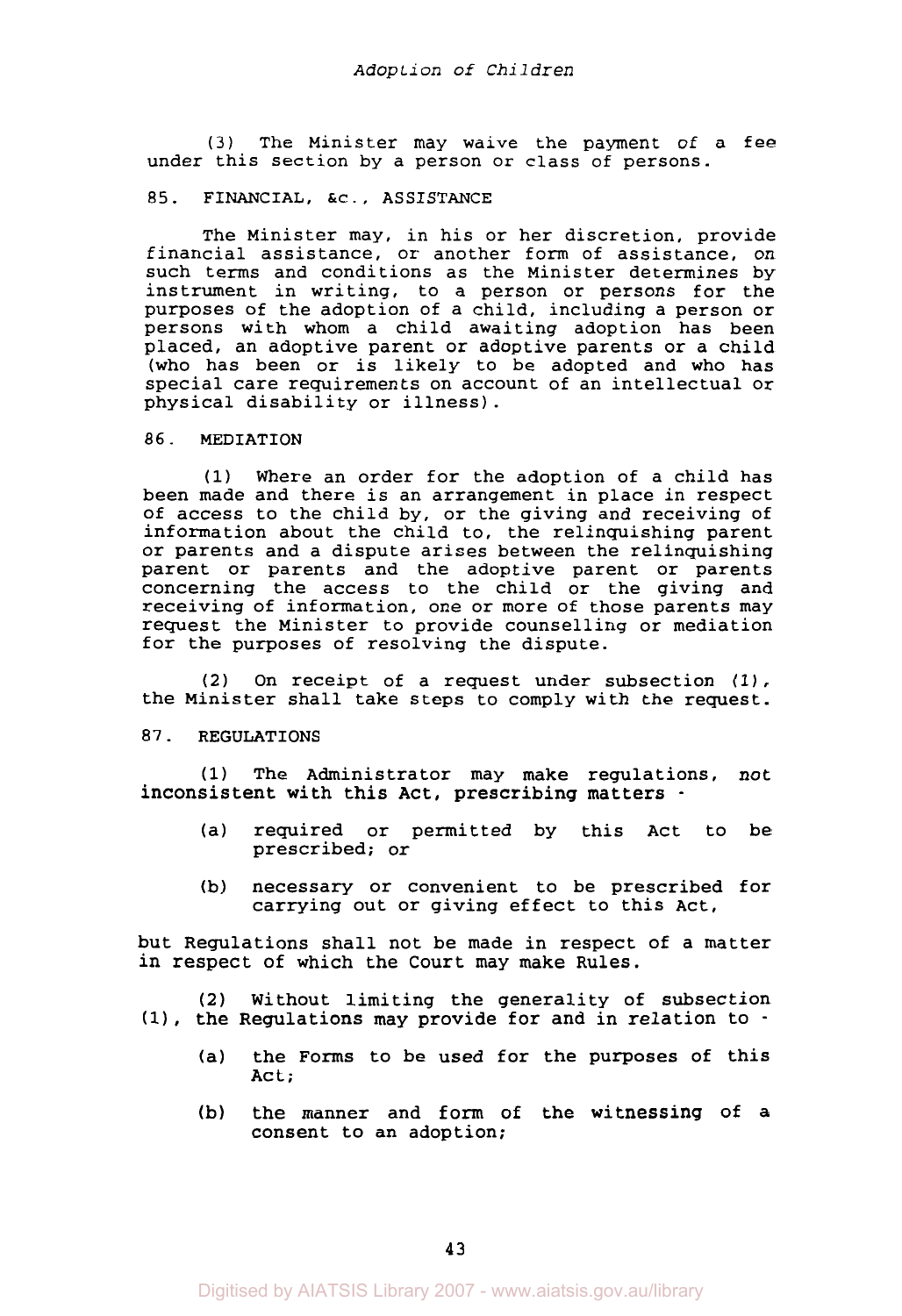- (c) the making, correction or cancellation of entries in the Register of Adoptions;
- (d) the making, correction or cancellation of entries relating to adopted children in the Register of Births kept under the law of the Territory;
- (e) the furnishing of copies of, or extracts from, matters included in the Register of Adoptions, and
- (f) penalties for an offence against the Regulations.
- **88.**  REPEAL

The Acts specified in Schedule **2** are repealed.

PART 9 - SAVINGS *AND* TRANSITIONAL

**89.**  DEFINITIONS

In this Part -

"commencement" means the commencement of section *88* 

"repealed Act" means the *Adoption* of *Children Act* as in force immediately before the commencement of this Act.

#### **90.**  SAVINGS *AND* TRANSITIONAL

Notwithstanding the repeal effected by section 88, except as expressly or by necessary implication provided by this Act -

- (a) an adoption or interim order made or continued in force under the repealed Act and in force immediately before the commencement continues in force under this Act as if the order was made<br>under this Act, and this Act applies applies accordingly;
- (b) an application to the Supreme Court of the Northern Territory for an adoption order under the repealed Act that was pending immediately before the commencement may be continued and dealt with, and proceedings incidental to such an application may be instituted, continued and dealt with, under the repealed Act and an order, direction or other decision made in respect of the application shall have effect as if it were an order, direction or decision made under this Act;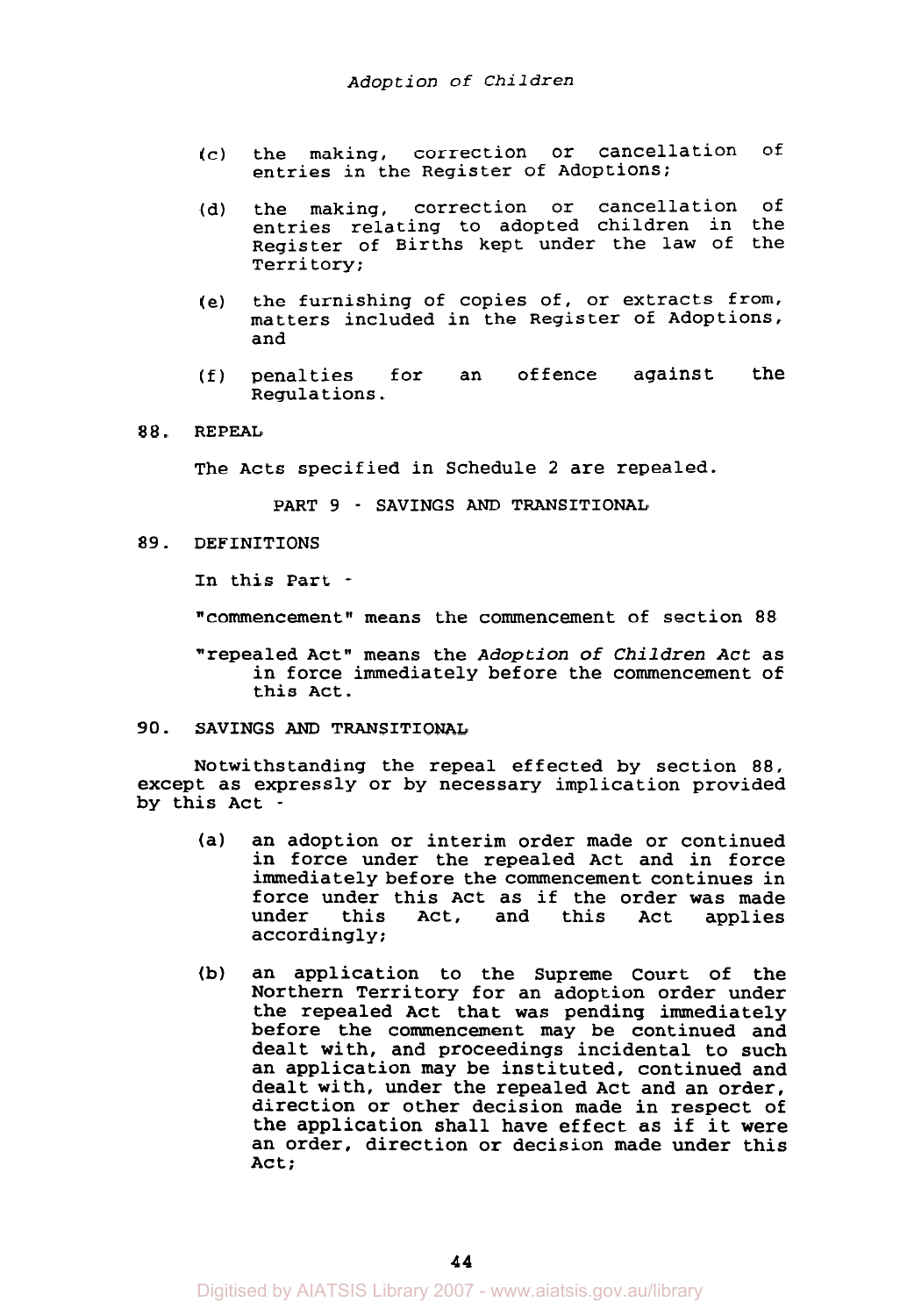- (c) a consent in writing to the adoption of a child given by a person before the commencement in accordance with the repealed Act and duly attested is, for the purposes of proceedings under this Act for the adoption of the child by the person or persons specified in the consent, deemed to be a sufficient consent of the person giving consent for the purposes of this Act;
- in relation to a disposition of property by will or otherwise by a person who, or by persons any of whom, died before the commencement or to a devolution of property arising on the death of a person who in respect of that property died intestate before the commencement, an adoption order made under this Act has the same effect as if made under the repealed Act; (d)
- (e) a right, privilege, duty, liability or relationship that was acquired or vested in a person or came into being under a law in force in the Territory before the commencement continues to be a right, privilege, duty, liability or relationship of that person as if acquired or vested in that person or came into being under this Act;
- (f) the Register of Adoptions kept and maintained under the repealed Act shall, on the commencement, become part of the Register of Adoptions kept under this Act; and
- (9) an adoption list kept and maintained under the repealed Act shall, on the commencement, become part of the adoption list maintained under this Act.

#### SCHEDULE **1**

Section *8(2)* 

## MATTERS OF ETHNICITY *AND* RELIGION

With regard to the matters of ethnicity and religion in determining the welfare and interests of a child, the<br>Minister and the Court shall take into account the Minister and the Court shall take into account following principles:

**(1)** it is preferable that the child should be placed with a family that has the same ethnic and cultural origins as the child's birth parents in order to facilitate an environment that will promote the child's cultural heritage and identity;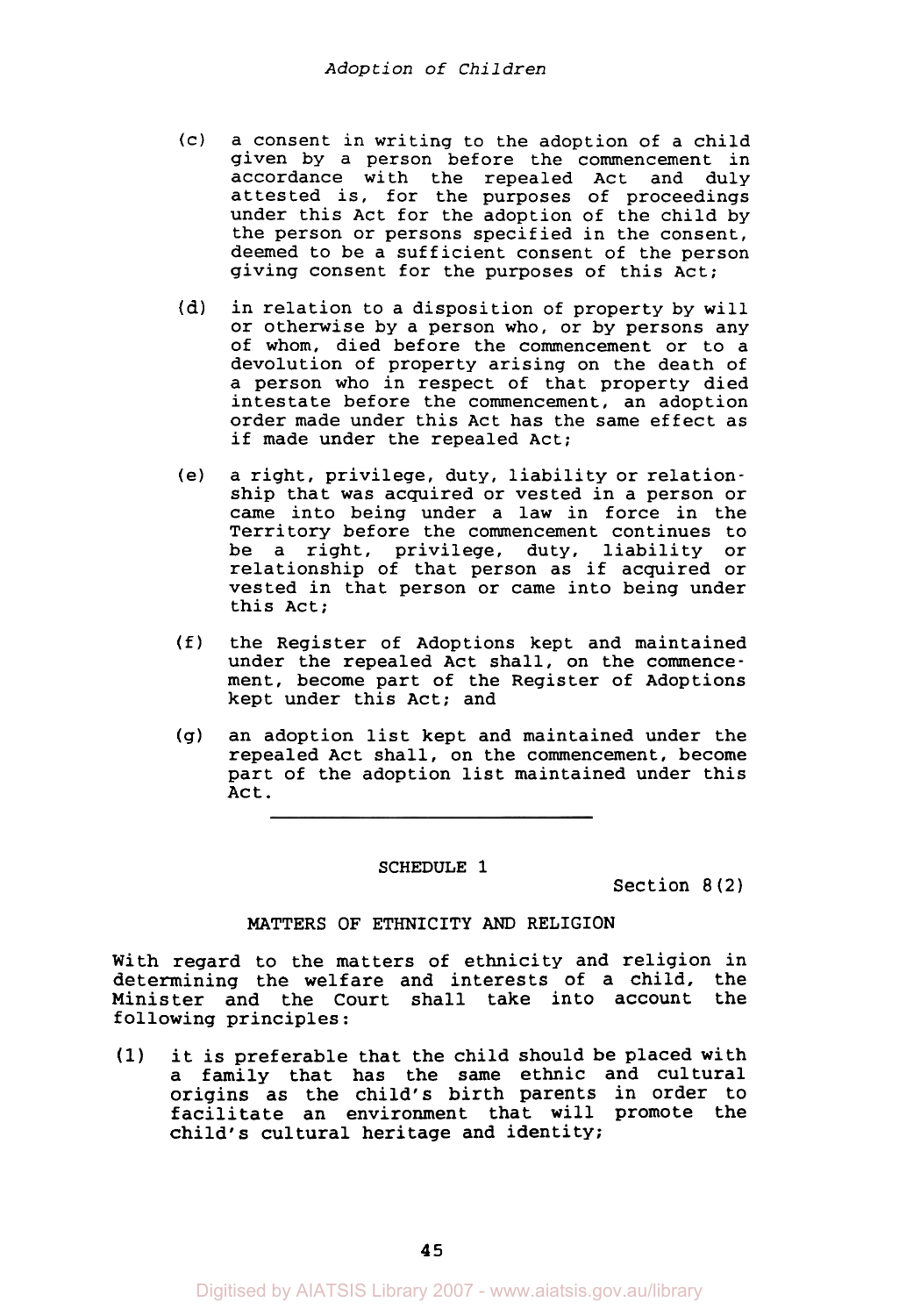- where the child is an Aboriginal child, recognition  $(2)$ is to be given to -
	- (i) the absence of adoption in customary Aboriginal child care arrangements, arrangements for the custody and guardianship of the child being made within the child's extended family or with other Aboriginal people who have the correct relationship under customary Aboriginal law; and
	- (ii) the desire and effort of the Aboriginal community to preserve the integrity of its culture and kinship relationships so that efforts must be made to find placements within families, kin groups or ethnic communities as appropriate;
- $(3)$ there should be appropriate consultation with the child's parents or other relatives, or representatives of appropriate associations, organisations or groups, in order to ascertain what is the best course<br>of action to promote the ethnic welfare and action to promote the ethnic welfare and development of the child;
- $(4)$ where it is the express wish of the birth parents of a child that the child be placed with a family that has particular religious convictions, preference is to be given to the placement of the child with such a family.

**SCHEDULE 2 REPEALED ACTS** 

Section **88** 

|  |                               | Adoption of Children Ordinance 1964        |  |  | No. 67, 1964 |  |
|--|-------------------------------|--------------------------------------------|--|--|--------------|--|
|  |                               | <i>Adoption of Children Ordinance 1967</i> |  |  | No. 6, 1967  |  |
|  |                               | Adoption of Children Ordinance 1968        |  |  | No. 20, 1968 |  |
|  |                               | Adoption of Children Ordinance 1969        |  |  | No. 30, 1969 |  |
|  |                               | Adoption of Children Ordinance 1976        |  |  | No. 42, 1976 |  |
|  | Adoption of Children Act 1979 |                                            |  |  | No. 63, 1979 |  |
|  |                               | Adoption of Children Amendment Act 1984    |  |  | No. 26, 1984 |  |
|  |                               | Adoption of Children Amendment Act 1986    |  |  | No. 10, 1986 |  |
|  |                               | Adoption of Children Amendment Act 1991    |  |  | No. 73, 1991 |  |
|  |                               |                                            |  |  |              |  |